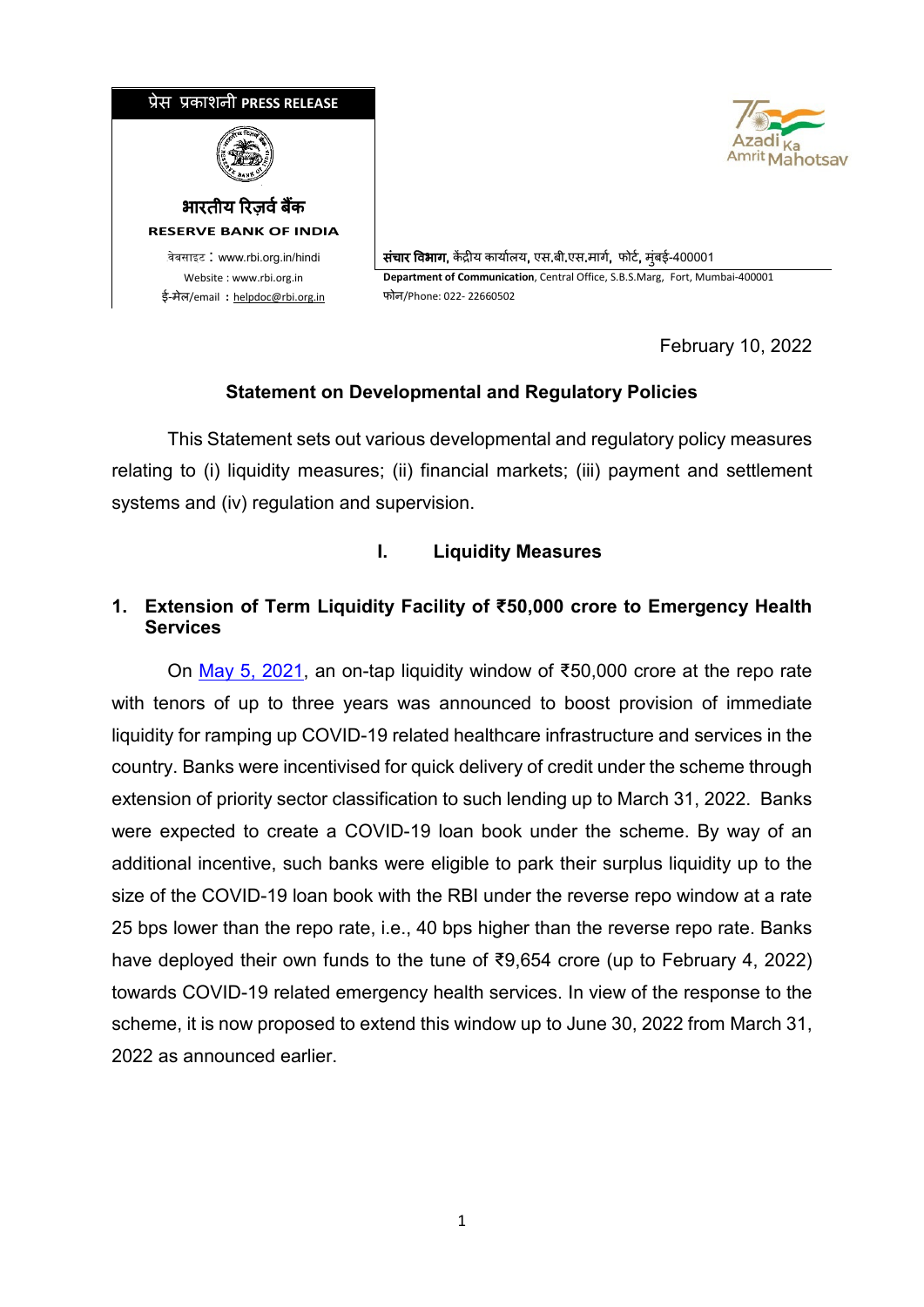### **2. Extension of On-tap Liquidity Window for Contact-intensive Sectors**

On [June 4, 2021](https://www.rbi.org.in/Scripts/BS_PressReleaseDisplay.aspx?prid=51687), it was decided to open a separate liquidity window of ₹15,000 crore at the repo rate with tenors of up to three years available till March 31, 2022 for certain contact-intensive sectors. By way of an incentive, such banks were eligible to park their surplus liquidity up to the size of the COVID-19 loan book, created under this scheme with the RBI. The amount in this COVID-19 loan book attracted a rate which is 25 bps lower than the repo rate or, termed in a different way, 40 bps higher than the reverse repo rate. Banks desirous of deploying their own resources without availing funds from the RBI under the scheme for lending were also eligible for this incentive. Banks have deployed their own funds to the tune of ₹5,041 crore (up to February 4, 2022) to the entities under contact intensive sector. In view of the response to the scheme, it is now proposed to extend this window up to June 30, 2022.

### **II. Financial Markets**

### **3. Voluntary Retention Route (VRR) – Enhancement of Limits**

The Voluntary Retention Route (VRR) for investment in government and corporate debt securities by Foreign Portfolio Investors (FPIs) was introduced on [March 01, 2019](https://www.rbi.org.in/Scripts/BS_PressReleaseDisplay.aspx?prid=46444) with a view to facilitating stable investments in debt instruments issued in the country. The Route sought to provide a separate channel, broadly free of macroprudential controls, to FPIs with long-term investment horizons. A dedicated investment limit of ₹1,50,000 crore was set for investments under the VRR. Given the positive response to the VRR as evident from the near exhaustion of the current limit, it is proposed to increase the investment limit under VRR by ₹1,00,000 crore to ₹2,50,000 crore with effect from April 1, 2022. The revised investment limits are being notified today.

#### **4. Review of Credit Default Swaps (CDS) Guidelines**

Guidelines for Credit Default Swaps (CDS) were last issued in [January 2013.](https://www.rbi.org.in/Scripts/NotificationUser.aspx?Id=7793&Mode=0) Given the importance of the CDS market for the development of a liquid market for corporate bonds, especially for the bonds of lower rated issuers, it was announced in the [Statement on Developmental and Regulatory Policies of December 4, 2020](https://www.rbi.org.in/Scripts/BS_PressReleaseDisplay.aspx?prid=50748) that these guidelines would be reviewed. Accordingly, draft guidelines were issued on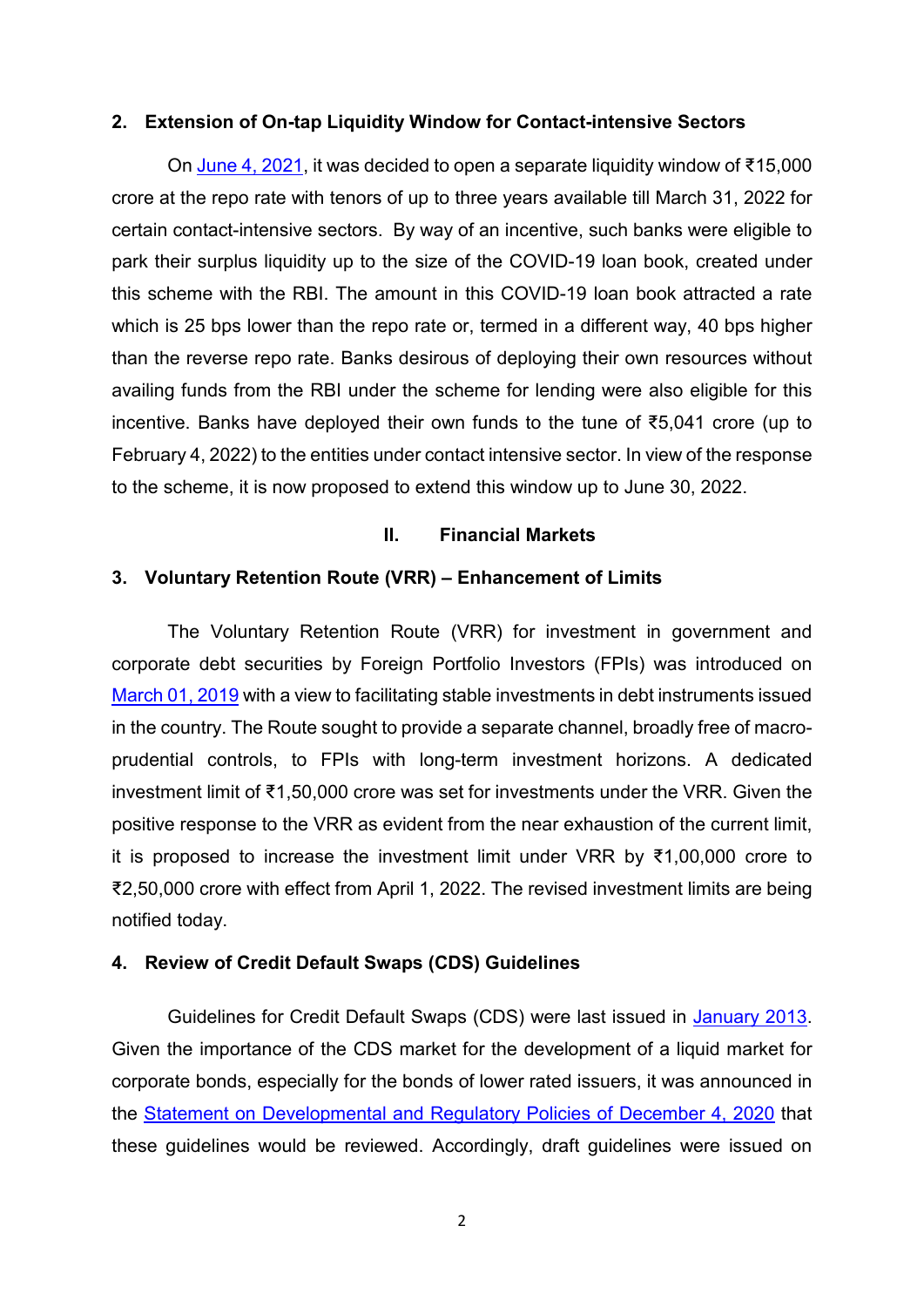[February 16, 2021](https://www.rbi.org.in/Scripts/BS_PressReleaseDisplay.aspx?prid=51138) for public consultation. Taking into account the feedback received, the final Directions are being issued today.

## **5. Permitting Banks to Deal in offshore Foreign Currency Settled Rupee Derivatives Market**

Banks in India were permitted in June 2019 to offer Rupee interest rate derivatives to non-residents to hedge their interest rate risk. Overseas entities were also permitted to undertake Overnight Indexed Swap (OIS) transactions for purposes other than hedging with banks in India either directly or on a back-to-back basis through a foreign branch/parent/group entity (foreign counterpart) of the market-maker in India. The initiative has added to liquidity in the domestic OIS market, promoted diversity in participation and reduced the segmentation between the onshore and offshore markets. With a view to providing a further fillip to the interest rate derivative market in the country, removing the segmentation between onshore and offshore markets and improving the efficiency of price discovery, it has been decided to allow banks in India to undertake transactions in the offshore Foreign Currency Settled Overnight Indexed Swap (FCS-OIS) market with non-residents and other market makers. Banks may participate through their branches in India, their foreign branches or through their IFSC Banking Units. Necessary directions are being issued today.

## **III. Payment and Settlement Systems**

## **6. Enhancement of the Cap under e-RUPI (Prepaid digital Vouchers using UPI)**

The e-RUPI prepaid digital voucher, developed by the National Payments Corporation of India (NPCI) and launched in August 2021, is a person-specific and purpose-specific cashless voucher and can be used by individuals, corporates or governments. e-RUPI runs on the UPI platform and has a cap of ₹10,000/- per voucher and each voucher can be used / redeemed only once. e-RUPI vouchers are presently being used largely for COVID-19 vaccination purposes. There are other use cases being actively considered by various State Government and Central Government Ministries / Departments.

To facilitate digital delivery of various government schemes to the beneficiaries, it is proposed to increase the cap on amount for e-RUPI vouchers issued by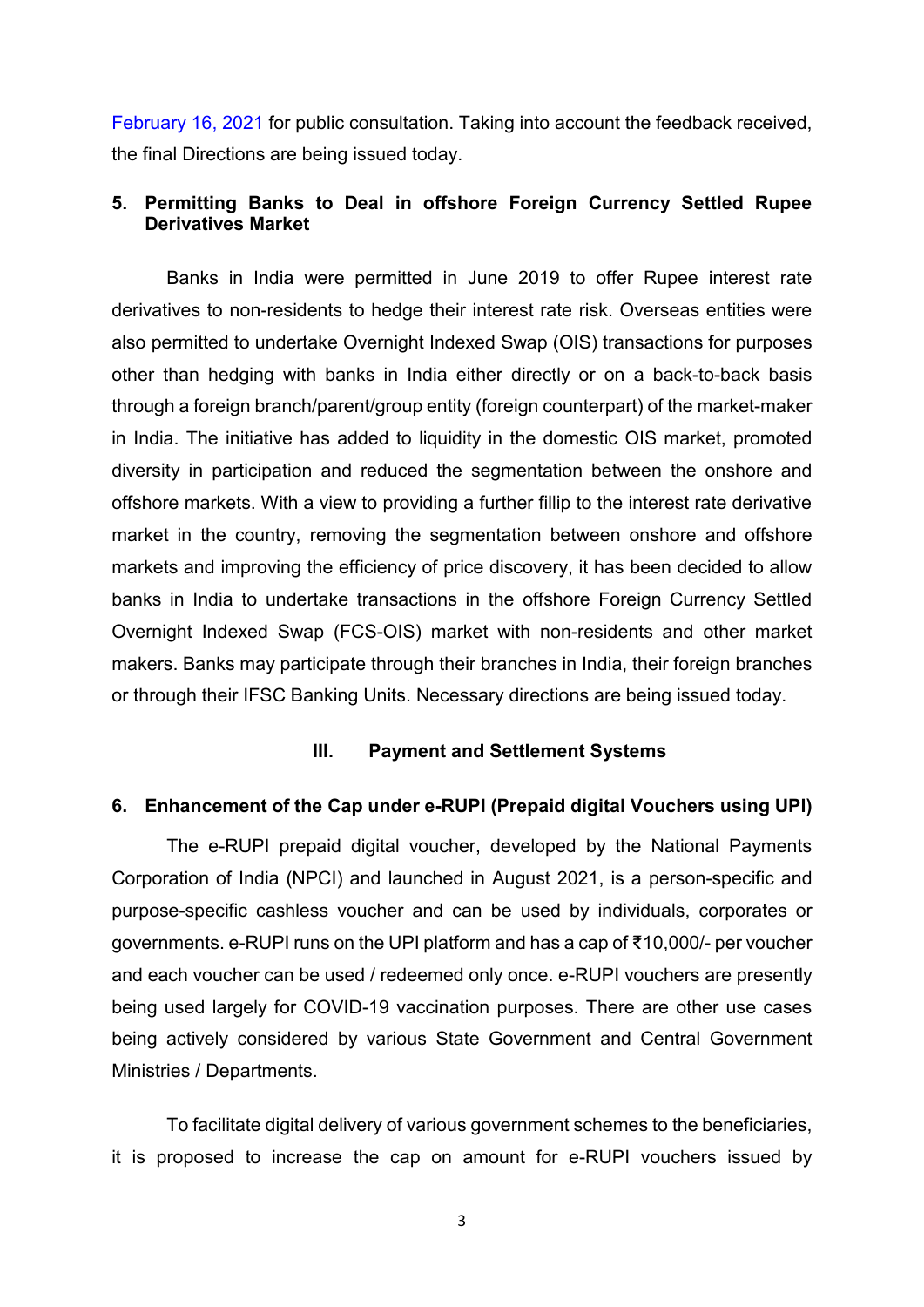Governments to ₹1,00,000/- per voucher and allow use of the e-RUPI voucher multiple times (until the amount of the voucher is completely redeemed). Necessary instructions to NPCI will be issued separately.

### **7. Enabling Better Infrastructure for MSME Receivables Financing – Increasing NACH Mandate Limit for TReDS Settlements**

Trade Receivables Discounting System (TReDS) facilitates discounting / financing of receivables of Micro, Small and Medium Enterprises (MSMEs). TReDS settlements are carried out through mandates in the National Automated Clearing House (NACH) system. Presently the amount of the NACH mandate is capped at ₹1 crore.

To encourage innovation and competition through increased participation, 'ontap' authorisation of TReDS operators was introduced by Reserve Bank in October 2019. Effective July 1, 2020 the Central Government has revised the definition of MSMEs with linkage to their annual turnover as well. Keeping in view the growing liquidity requirements of the MSMEs and the requests received from the TReDS platforms, it is proposed to increase the NACH mandate limit to ₹3 crore for TReDS settlements.

Necessary instructions will be issued separately.

### **IV. Regulation and Supervision**

## **8. Master Direction (MD) on IT Outsourcing and Master Direction (MD) on Information Technology Governance, Risk, Controls and Assurance Practices**

The financial system is seeing extensive leveraging and outsourcing of critical IT services by Regulated Entities to get easier access to newer technologies through financial technology players to improve efficiencies. These arrangements expose them to significant financial, operational and reputational risks. Similarly, increasing dependence of customers on digital channels to avail banking services makes it imperative for Regulated Entities to focus on operational resilience.

It is, therefore, felt that aspects such as risk management framework for IT outsourcing, managing concentration risk, periodic risk assessment and outsourcing to foreign service providers require suitable regulatory guidelines. Guidelines relating